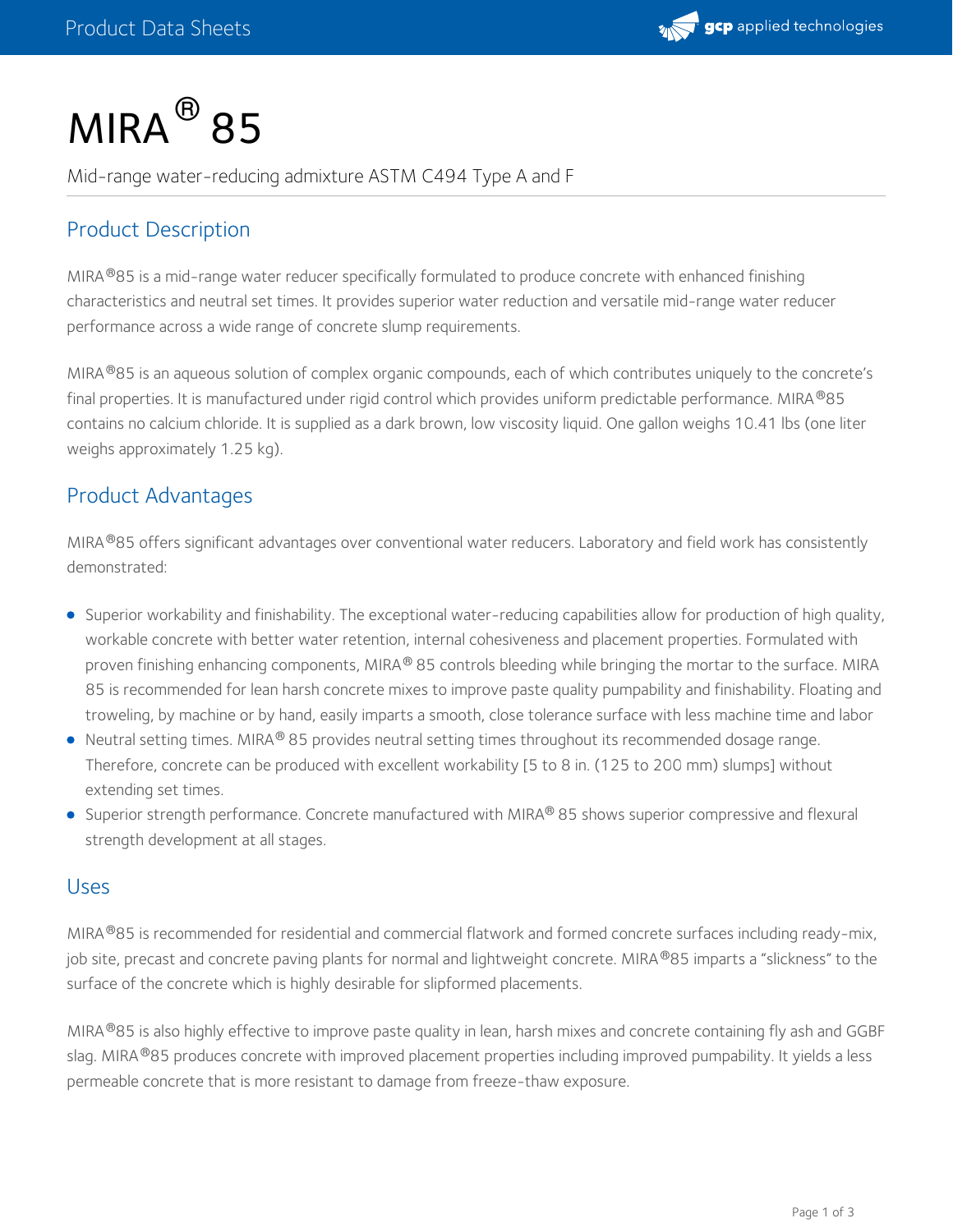

#### Addition Rates

The typical addition rate range of MIRA®85 is 3 to 12 fl oz/100 lbs (195 to 780 mL/100 kg) of cementitious material. Addition rates may vary depending on materials, job conditions and desired performance characteristics. Please consult your GCP Applied Technologies representative for information and assistance.

### Compatibility with Other Admixtures and Batch Sequencing

MIRA $@85$  is compatible with most GCP admixtures as long as they are added separately to the concrete mix, usually through the water holding tank discharge line. In general, it is recommended that MIRA®85 be added to the concrete mix near the end of the batch sequence for optimum performance. Different sequencing may be used if local testing shows better performance. Please see GCP Technical Bulletin TB-0110, Admixture Dispenser Discharge Line Location and Sequencing for Concrete Batching Operations for further recommendations.

Pretesting of the concrete mix should be performed before use, as conditions and materials change in order to assure compatibility, and to optimize dosage rates, addition times in the batch sequencing and concrete performance. For concrete that requires air entrainment, the use of an ASTM C260 air-entraining agent (such as DARAVAIR $^\circ$ or DAREX $^\circ$ product lines) is recommended to provide suitable air void parameters for freeze-thaw resistance. Due to a synergistic effect between MIRA®85 and air-entraining agents, the amount of air-entraining agent may be reduced by 25 to 50% when added to concrete that contains MIRA 85. Please consult your GCP Applied Technologies representative for guidance.

# Packaging & Handling

MIRA $^{\circledR}$ 85 is available in bulk, delivered in metered tank trucks, or in totes and drums.

MIRA $^{\circledR}$ 85 will freeze at approximately 18°F (-8°C), but will return to full strength after thawing and thorough mechanical agitation.

#### Dispensing Equipment

A complete line of accurate, automatic dispensing equipment is available. MIRA®85 may be added to the concrete mix on the sand or in the batch water.

#### Specifications

Concrete shall be designed in accordance with Standard Recommended Practice for Selecting, Proportions for Concrete, ACI 211.

This water-reducing admixture shall be a mid-range waterreducing admixture such as MIRA®85 as manufactured by GCP Applied Technologies. The admixtures shall not contain calcium chloride. It shall meet the requirements of Specification for Chemical Admixtures for Concrete, ASTM C494 as a Type A (Water Reducing) and Type F (Water Reducing, High Range) admixture. Certification of compliance shall be made available upon request.

The admixture shall be delivered as a ready-to-use liquid product and shall require no mixing at the batching plant or at the job site.